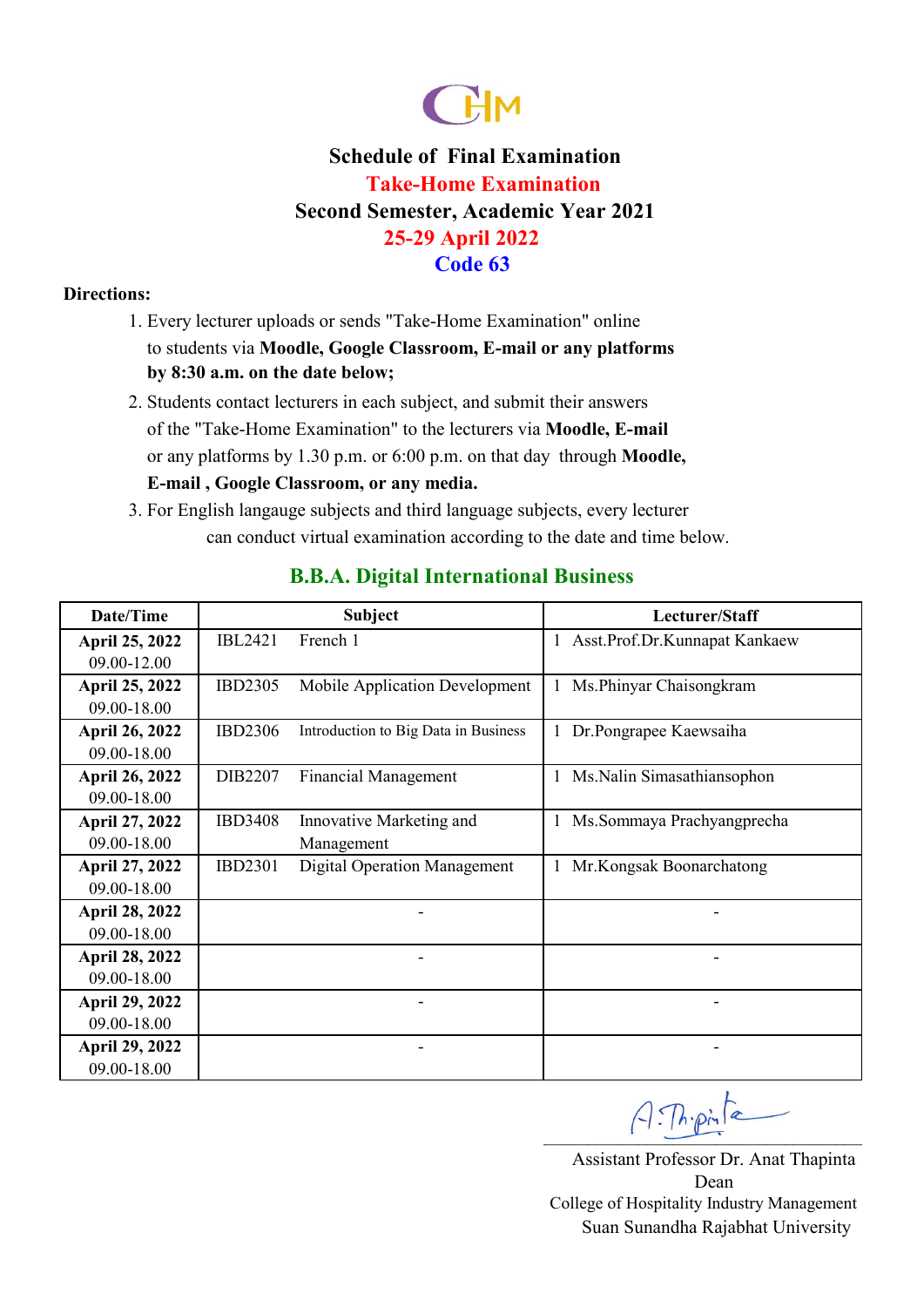

#### **Directions:**

- 1. Every lecturer uploads or sends "Take-Home Examination" online to students via **Moodle, Google Classroom, E-mail or any platforms by 8:30 a.m. on the date below;**
- or any platforms by 1.30 p.m. or 6:00 p.m. on that day through **Moodle,**  2. Students contact lecturers in each subject, and submit their answers of the "Take-Home Examination" to the lecturers via **Moodle, E-mail E-mail , Google Classroom, or any media.**
- 3. For English langauge subjects and third language subjects, every lecturer can conduct virtual examination according to the date and time below.

| Date/Time             |                | <b>Subject</b>                       | Lecturer/Staff              |
|-----------------------|----------------|--------------------------------------|-----------------------------|
| April 25, 2022        | <b>IBB2306</b> | <b>Operation Management</b>          | Mr.Kongsak Boonarchatong    |
| 09.00-18.00           |                | <b>Business</b>                      |                             |
| April 25, 2022        | DIB3210        | <b>Business Law</b>                  | Mr. Withid Sangpitak        |
| 09.00-18.00           |                |                                      |                             |
| <b>April 26, 2022</b> |                |                                      |                             |
| 09.00-18.00           |                |                                      |                             |
| <b>April 26, 2022</b> |                |                                      |                             |
| 09.00-18.00           |                |                                      |                             |
| April 27, 2022        | <b>IBB2304</b> | Business Ethics and Responsibilities | Assoc.Prof.Dr.Denis Ushakov |
| 09.00-18.00           |                | in Society                           |                             |
| April 27, 2022        |                |                                      |                             |
| 09.00-18.00           |                |                                      |                             |
| <b>April 28, 2022</b> | <b>GEN0111</b> | Building Leadership Skills           | Ms.Sommaya Prachyangprecha  |
| 09.00-18.00           |                |                                      |                             |
| <b>April 28, 2022</b> | <b>IBB2305</b> | Macroeconomics                       | Mr.Kongsak Boonarchatong    |
| 09.00-18.00           |                |                                      |                             |
| <b>April 29, 2022</b> | <b>IBL2409</b> | Russian 1                            | Assoc.Prof.Dr.Denis Ushakov |
| 09.00-12.00           |                |                                      |                             |
| <b>April 29, 2022</b> | <b>IBB3209</b> | Principles of Digital                | Dr.Pongrapee Kaewsaiha      |
| 09.00-18.00           |                | Entrepreneurship                     |                             |

## **B.B.A. Digital International Business (Chinese Student)**

 $A:Th. point$ 

Assistant Professor Dr. Anat Thapinta Dean Suan Sunandha Rajabhat University College of Hospitality Industry Management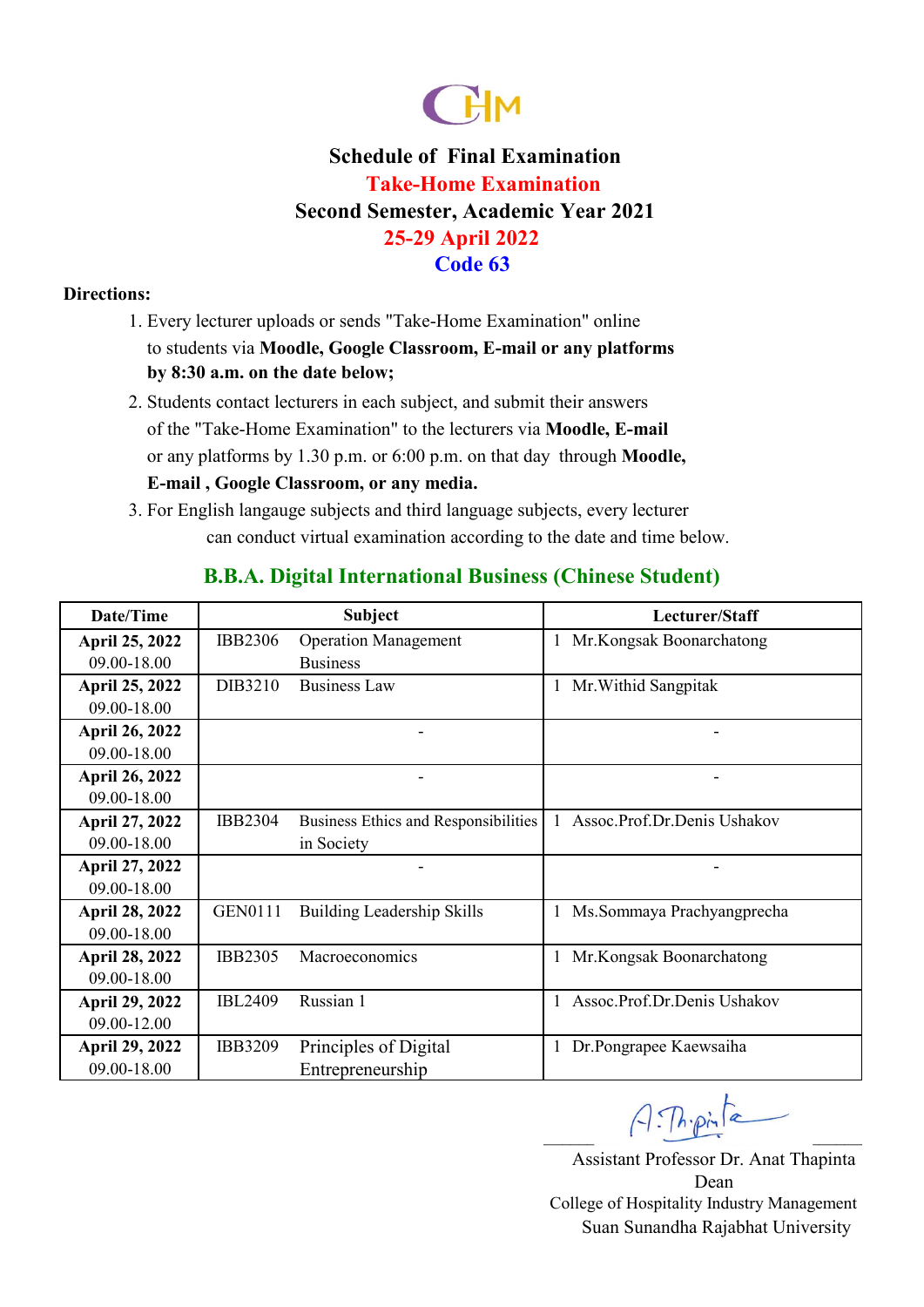

#### **Directions:**

- 1. Every lecturer uploads or sends "Take-Home Examination" online to students via **Moodle, Google Classroom, E-mail or any platforms by 8:30 a.m. on the date below;**
- or any platforms by 1.30 p.m. or 6:00 p.m. on that day through **Moodle,**  2. Students contact lecturers in each subject, and submit their answers of the "Take-Home Examination" to the lecturers via **Moodle, E-mail E-mail , Google Classroom, or any media.**
- 3. For English langauge subjects and third language subjects, every lecturer can conduct virtual examination according to the date and time below.

| Date/Time             | <b>Subject</b> |                                             | Lecturer/Staff                     |  |
|-----------------------|----------------|---------------------------------------------|------------------------------------|--|
| April 25, 2022        | <b>IHM2208</b> | Intformation Technology for                 | Dr.Pongrapee Kaewsaiha             |  |
| 09.00-18.00           |                | Hotel                                       |                                    |  |
| April 25, 2022        | <b>IHH2402</b> | <b>MICE</b> Management                      | Dr.Nuntana Ladplee                 |  |
| 09.00-18.00           |                |                                             |                                    |  |
| <b>April 26, 2022</b> | <b>IHM3210</b> | Managing Hotel Human                        | Ms. Kanyapilai Kunchornsirimongkon |  |
| 09.00-18.00           |                | Resource                                    |                                    |  |
| <b>April 26, 2022</b> | <b>IHH2301</b> | Hotlel Business Planning                    | Dr.Nuntana Ladplee                 |  |
| 09.00-18.00           |                | Development                                 |                                    |  |
| April 27, 2022        | <b>IHM3305</b> | Housekeeping Operation and                  | Dr.Nuntana Ladplee                 |  |
| 09.00-18.00           |                | Management                                  |                                    |  |
| April 27, 2022        | <b>IHM2209</b> | <b>International Hospitality Management</b> | Assoc.Prof.Dr.Denis Ushakov        |  |
| 09.00-18.00           |                |                                             |                                    |  |
| <b>April 28, 2022</b> |                |                                             |                                    |  |
| 09.00-18.00           |                |                                             |                                    |  |
| <b>April 28, 2022</b> | HIL2407        | Chinese 2                                   | Mrs.Panward Sresthaputra           |  |
| 13.00-16.00           |                |                                             |                                    |  |
| <b>April 29, 2022</b> |                |                                             |                                    |  |
| 09.00-18.00           |                |                                             |                                    |  |
| <b>April 29, 2022</b> |                |                                             |                                    |  |
| 09.00-18.00           |                |                                             |                                    |  |

## **B.A. (Hotel Management) Major: Hotel and Innovation**

 $A:Th{\cdot}pi$ 

Assistant Professor Dr. Anat Thapinta Dean Suan Sunandha Rajabhat University College of Hospitality Industry Management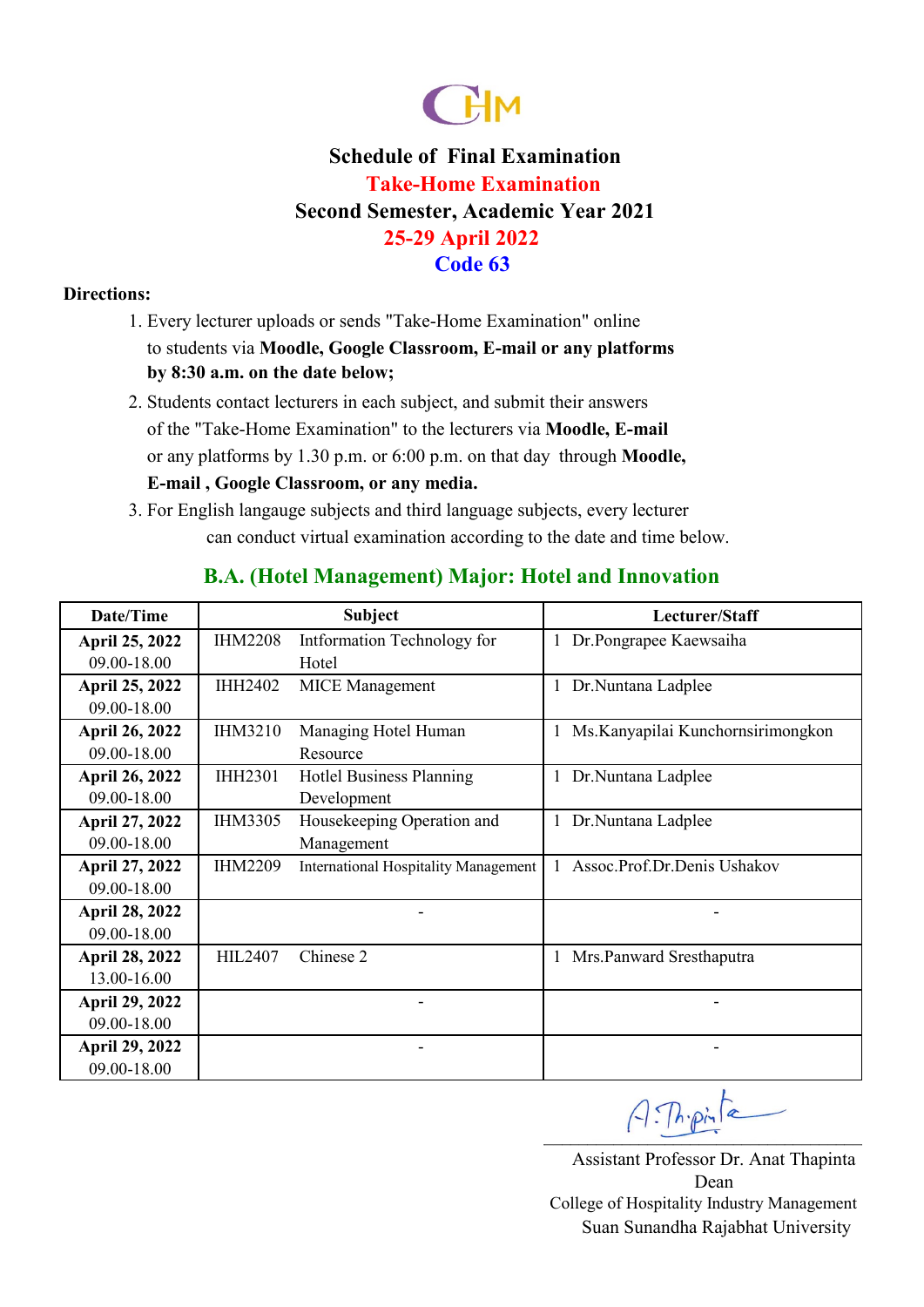

#### **Directions:**

- 1. Every lecturer uploads or sends "Take-Home Examination" online to students via **Moodle, Google Classroom, E-mail or any platforms by 8:30 a.m. on the date below;**
- or any platforms by 1.30 p.m. or 6:00 p.m. on that day through **Moodle,**  2. Students contact lecturers in each subject, and submit their answers of the "Take-Home Examination" to the lecturers via **Moodle, E-mail E-mail , Google Classroom, or any media.**
- 3. For English langauge subjects and third language subjects, every lecturer can conduct virtual examination according to the date and time below.

| Date/Time             | <b>Subject</b> |                                      | Lecturer/Staff                          |
|-----------------------|----------------|--------------------------------------|-----------------------------------------|
| <b>April 25, 2022</b> | <b>IHM2208</b> | Intformation Technology for          | Dr.Pongrapee Kaewsaiha<br>1             |
| 09.00-18.00           |                | Hotel                                |                                         |
| April 25, 2022        | <b>IHR2402</b> | <b>Breakfast and Sandwiches</b>      | 1 Mr. Watcharawish Permsinphantong      |
| 09.00-18.00           |                | Preparation                          |                                         |
| <b>April 26, 2022</b> | <b>IHM3210</b> | Managing Hotel Human                 | Ms. Kanyapilai Kunchornsirimongkon<br>1 |
| 09.00-18.00           |                | Resource                             |                                         |
| <b>April 26, 2022</b> | <b>IHR4414</b> | <b>Healthy Food</b>                  | Mr. Watcharawish Permsinphantong<br>1   |
| 09.00-18.00           |                |                                      |                                         |
| April 27, 2022        | <b>IHR3405</b> | Salads and Appetizers                | Ms. Yupaporn Kithwang<br>1              |
| 09.00-18.00           |                | Preparation                          |                                         |
| April 27, 2022        | <b>IHM2209</b> | International Hospitality Management | Assoc.Prof.Dr.Denis Ushakov             |
| 09.00-18.00           |                |                                      |                                         |
| <b>April 28, 2022</b> |                |                                      |                                         |
| 09.00-18.00           |                |                                      |                                         |
| <b>April 28, 2022</b> | <b>HIL2407</b> | Chinese 2                            | Mrs.Panward Sresthaputra<br>1           |
| 13.00-16.00           |                |                                      |                                         |
| <b>April 29, 2022</b> |                |                                      |                                         |
| 09.00-18.00           |                |                                      |                                         |
| <b>April 29, 2022</b> |                |                                      |                                         |
| 09.00-18.00           |                |                                      |                                         |

## **B.A. (Hotel Management) Major: Restaurant and Catering**

 $A:Th{\cdot}pi$ 

Assistant Professor Dr. Anat Thapinta Dean Suan Sunandha Rajabhat University College of Hospitality Industry Management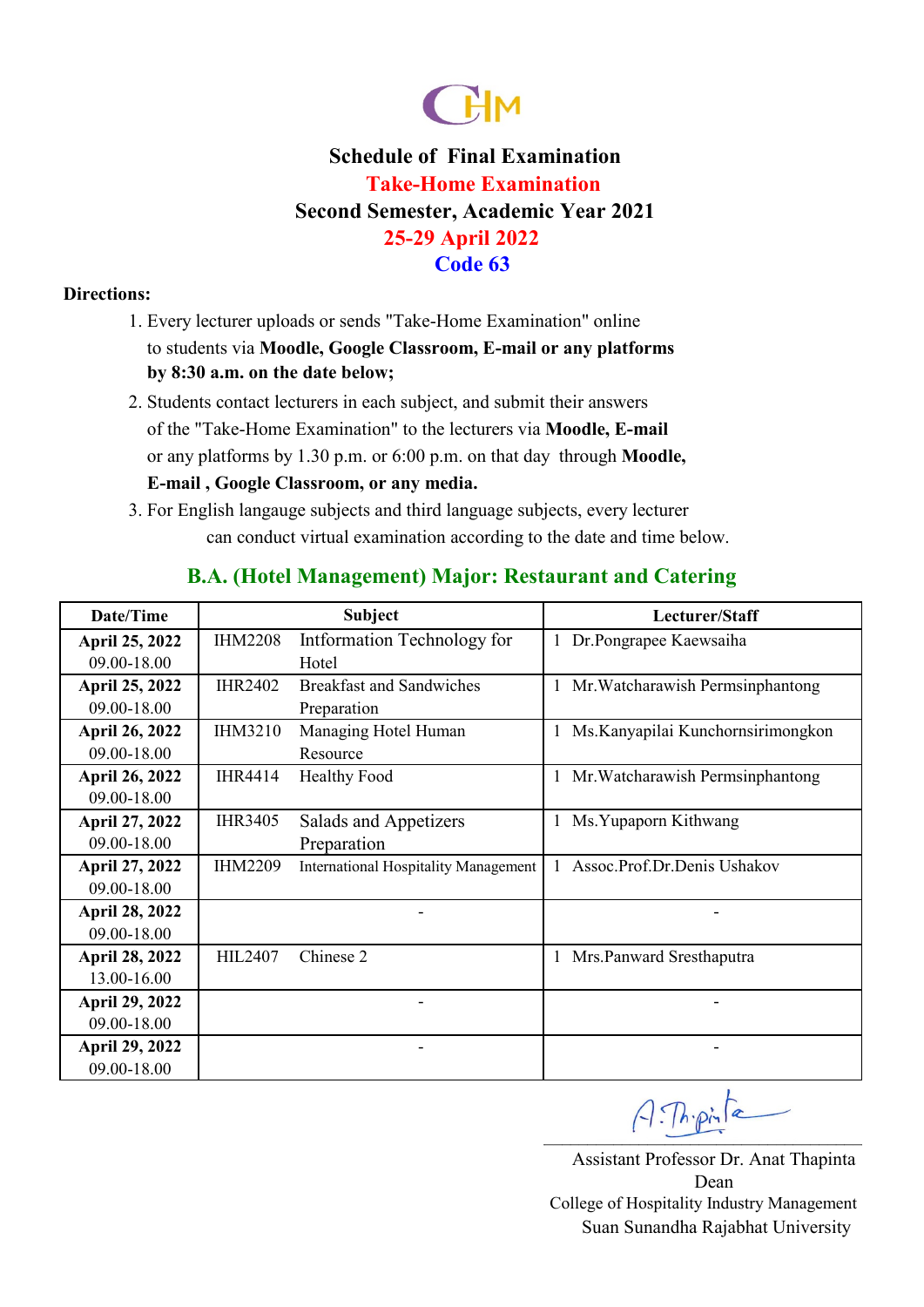

#### **Directions:**

- 1. Every lecturer uploads or sends "Take-Home Examination" online to students via **Moodle, Google Classroom, E-mail or any platforms by 8:30 a.m. on the date below;**
- or any platforms by 1.30 p.m. or 6:00 p.m. on that day through **Moodle,**  2. Students contact lecturers in each subject, and submit their answers of the "Take-Home Examination" to the lecturers via **Moodle, E-mail E-mail , Google Classroom, or any media.**
- 3. For English langauge subjects and third language subjects, every lecturer can conduct virtual examination according to the date and time below.

|  |  | <b>B.A. Airline Busines Group 1</b> |  |  |
|--|--|-------------------------------------|--|--|
|--|--|-------------------------------------|--|--|

| Date/Time             |                | <b>Subject</b>                   | Lecturer/Staff                             |
|-----------------------|----------------|----------------------------------|--------------------------------------------|
| <b>April 25, 2022</b> | <b>IAC2322</b> | French 1                         | 1 Asst.Prof.Dr.Kunnapat Kankaew            |
| 09.00-12.00           |                |                                  |                                            |
| <b>April 25, 2022</b> | <b>IAC2208</b> | <b>IATA Rules and Regulation</b> | Mr.Kangwarn Phothong<br>1                  |
| 09.00-18.00           |                |                                  |                                            |
| <b>April 26, 2022</b> | IAC2313        | Japanese 1                       | Mrs.Ponkamol Chakkraphan Na Ayutthaya<br>1 |
| 09.00-12.00           |                |                                  |                                            |
| <b>April 26, 2022</b> | IAC2310        | Chinese 1                        | Mrs.Panward Sresthaputhra<br>T             |
| 13.00-16.00           |                |                                  |                                            |
| April 27, 2022        | <b>IAC2402</b> | Airline Sales Strategies         | Dr. Nisara Paethrangsi<br>1                |
| 09.00-18.00           |                |                                  |                                            |
| April 27, 2022        |                |                                  |                                            |
| 09.00-18.00           |                |                                  |                                            |
| <b>April 28, 2022</b> | <b>IAC2302</b> | <b>Reservation Management</b>    | Ms. Kanittha Charennit<br>1                |
| 09.00-18.00           |                | Service                          |                                            |
| <b>April 28, 2022</b> | <b>IAC2207</b> | Ground Service Management        | Mrs.Korawin Kungwola                       |
| 09.00-18.00           |                |                                  |                                            |
| <b>April 29, 2022</b> |                |                                  |                                            |
| 09.00-18.00           |                |                                  |                                            |
| <b>April 29, 2022</b> |                |                                  |                                            |
| 09.00-18.00           |                |                                  |                                            |

 $A:Th:pinfe$ 

Assistant Professor Dr. Anat Thapinta Dean Suan Sunandha Rajabhat University College of Hospitality Industry Management